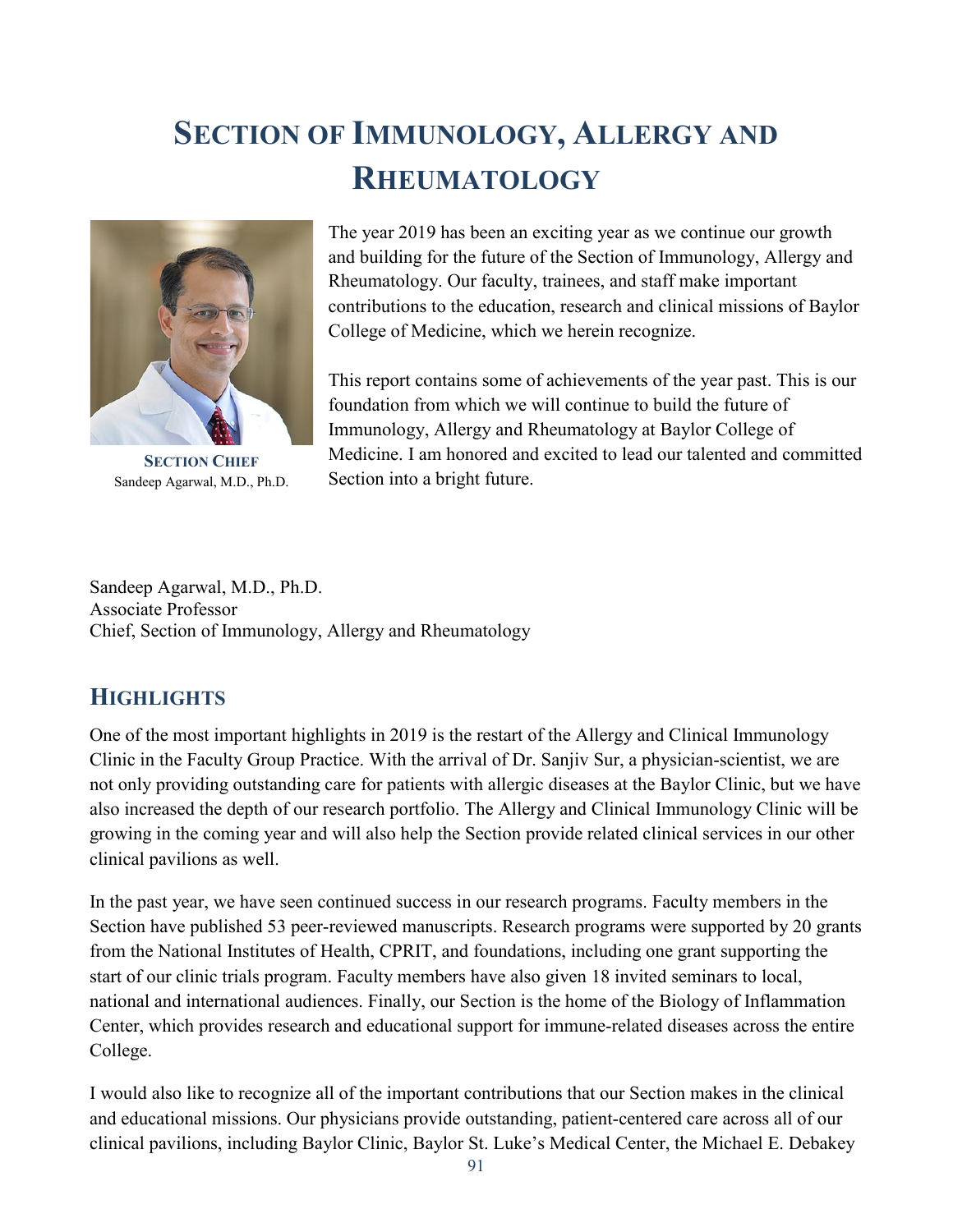VA Medical Center, Texas Children's Hospital, Harris Health Smith Clinic, and Ben Taub Hospital. All levels of trainees, including medical students, graduate students, physician-assistant students, internal medicine residents, postdoctoral fellows and clinical fellows, benefit from our commitment to mentoring and teaching. The quality of our Rheumatology and Allergy fellowship program applicants and matriculating fellows and the programs they train in continues to climb. The Immunology, Allergy and Rheumatology faculty is completely dedicated to the clinical and scholarly development of our fellows. We train outstanding physicians and our graduates obtain an outstanding foundation for their subsequent careers, in both academic and community settings.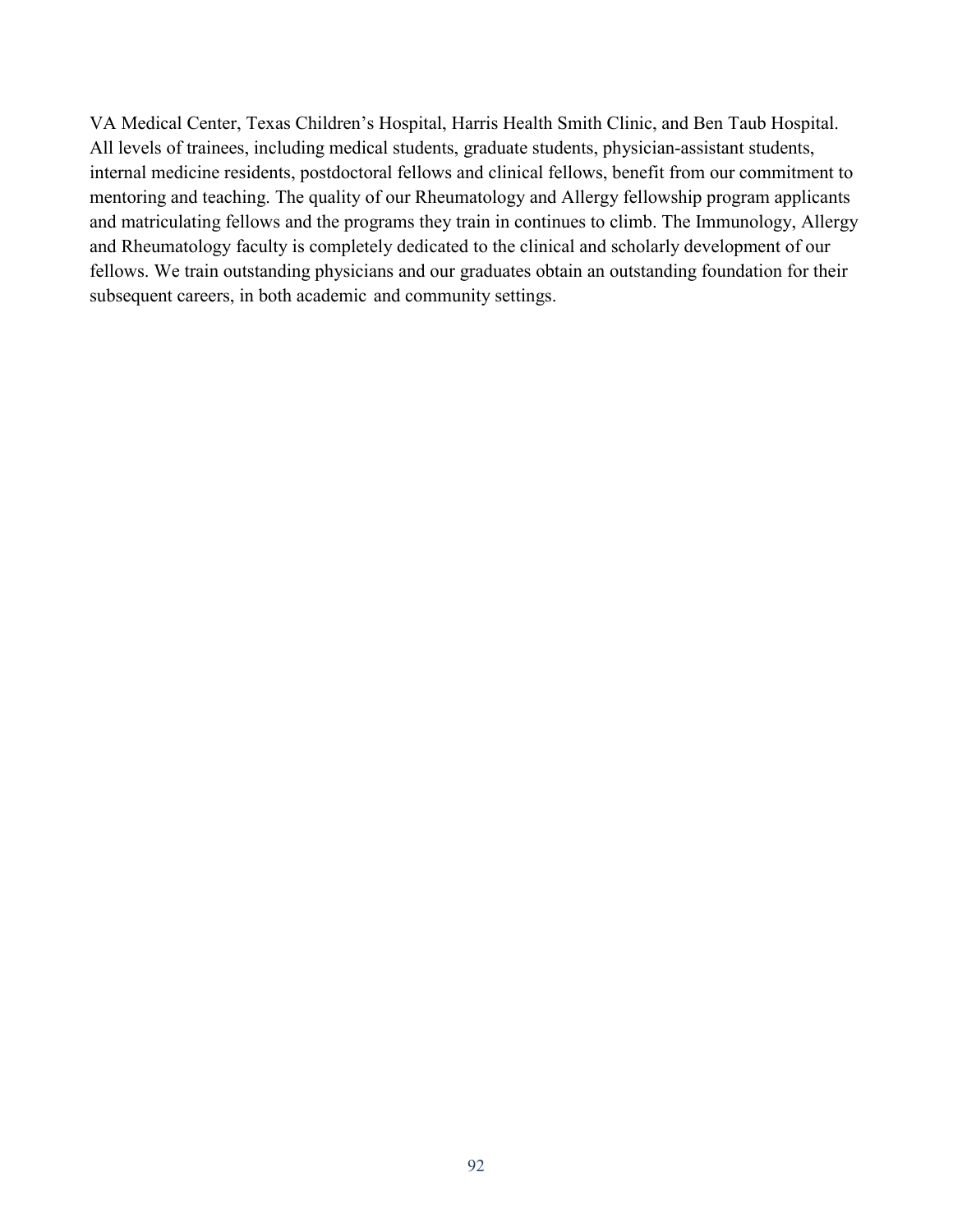# **FACULTY**

## *Section Chief: IAR*

• Sandeep K. Agarwal, M.D.

## *Faculty – Rheumatology*

- Joan Appleyard, M.D.
- Kalpana Bhairavarasu, M.D.
- Onome Ifoeze, M.D.
- Grace Hsiao-wei Lo, M.D.
- Rashmi Maganti, M.D.
- Dona Poulose, M.D.
- Tiphanie P. Vogel, M.D.
- Michael C. Wu, M.D.

# *Faculty – Immunology and Allergy*

• David B. Corry, M.D.

- David B. Engler, M.D.
- Sana Hasan, M.D.
- Evan Li, M.D.
- Frank Orson, M.D.
- Roger D. Rossen, M.D.
- Sanjiv Sur, M.D.

## *Faculty – Research*

- Antony Rodriguez, Ph.D.
- Li-Yuan Yu-Lee, Ph.D.

# *Emeritus Faculty: Rheumatology*

• Donald M. Marcus, M.D

# **RESEARCH ACTIVITIES**

#### **Bhairavarasu, Kalpana, M.D.**

• Implementing Decision Aid for Lupus – IDEAL STRATEGY; Patient-Centered Outcomes Research Institute

#### **Corry, David, M.D.**

- Fungal Pathogenesis of Moderate to Severe Asthma; NIH (R01)
- Immunology Scientist Training Grant; NIH/NIAID
- Mechanism and Function of Let-7, a Novel Modulator of Th17-dependent Emphysema; NIH/NHLBI (R01)
- The Houston "Breathe Easy" Healthy Homes-Based Model; USDHUD

#### **Lo, Grace, M.D.**

- Feasibility of a Novel Approach to Studying Early Knee Osteoarthritis: an Offspring Study; NIH/NIAMS
- A Pilot Randomized Controlled Trial of Hand Traction for Nodal Osteoarthritis; NIH/NIAMS

#### **Maganti, Rashimi, M.D.**

• A Randomized, Double-Blind Placebo Controlled Multi-Center Phase 2 Dose Ranging Study to Assess the Safety and Efficacy of Multiple VAY736 Doses Administered Subcutaneously in Patients with Moderate to Severe Primary Sjogren's Syndrome; Novartis Pharmaceuticals

## **Rodriguez, Antony, M.D.**

- Role of Let-7 MicroRNA in Chronic Obstructive Pulmonary Disease (Rodriguez); Gillson-Logenbaugh Foundation Award
- Mechanism and Function of Let-7, A Novel Modulator of Th17-Dependent Emphysema; NIH/NHLBI (R01)